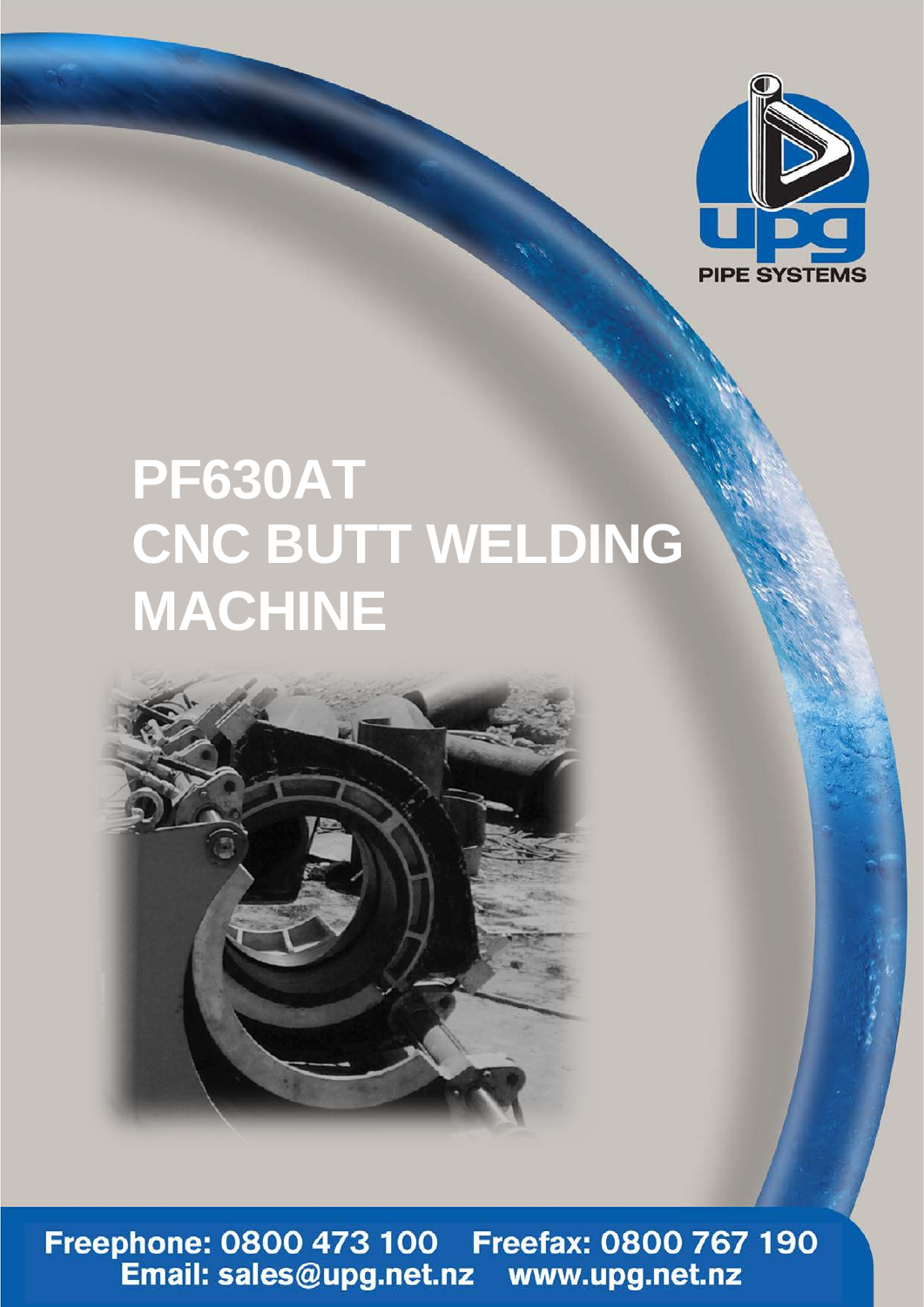







## **PolyForce630/24 CNC AllTerrain**

**Worldpoly PolyForce630/24 CNC AllTerrain Fusion Machine. Manufactured in Australia. Arguably the fastest, safest, most consistent butt welding machine available. Thanks to 3 years of research and development with Bosch Rexroth and Worldpolys' 50+ years of PE pipeline experience, every weld is the same. PolyForce630/24 CNC gives you complete control over welding by virtually removing operator variables. Provides both high and low pressure welding to ASTM, ISO, Australian/New Zealand, DVS, WIS and Fast Weld. Fast Fusion compatible. Fully automatic heating, changeover and cooling cycle following entry of welding standard, pipe diameter and wall thickness or SDR, automatic detection of pipe slippage, hands-free hydraulic open/close/locking of main clamps. Heavy duty all-terrain trolley with offset steering for pipeline use and disc brakes. Intuitive CNC controls easier to use than a smart-phone. Impossible to crash clamps with facing tool or heating plate. 5 second automatic changeover after heating. The safest machine on the market with keyed hydraulic lockout and Cat-3 E-stops, restricted operator entry to potential danger zones. External pipe lifters. Internal 20,000 weld data logger. Provides the ability to collect and communicate data externally, including GPS, GSM, Satellite and remote monitoring. This is today's way to weld PE and PP pipe systems from 630mm to 225mm, or 24" to 8". Todays' fusion machine to take your business to the next level.**

## **TECHNICAL SPECIFICATIONS**

PolyForce630/24 AllTerrain - Manufactured in Australia

Genuine 5 year international warranty

All-terrain heavy duty wheeled base

Hydraulic in/out facing tool and heating plate with crash protection. No longer are these considered consumeables

Hydraulic open/close/locking of main clamps without operator contact

Simple operation. Automatic or manual. 20,000+ weld data logging as standard

Bosch Rexroth hydraulics and controls for highest quality and local serviceability

Pipe clamps prevent slippage even under extreme conditions. PLC automatically measures drag, and detects slippage

External hydraulic pipe lifters front and rear

Self-contained welding unit easily removed for site and trench work

Built tough, locally serviceable. Just what you've been looking for

Capacity 255 to 630mm ISO / 8" to 24" IPS. Two-piece or layer clamp inserts for pipe and fittings diameters 630, 560, 500, 450, 400, 355, 315, 280, 250 & 225mm, and stub device, are included.

Welded steel machine frame and heavy duty wheeled base

Disk brakes.

Rated lifting points on welding machine and frame

Maximum pump operating pressure - 200 bar / 20 MPa